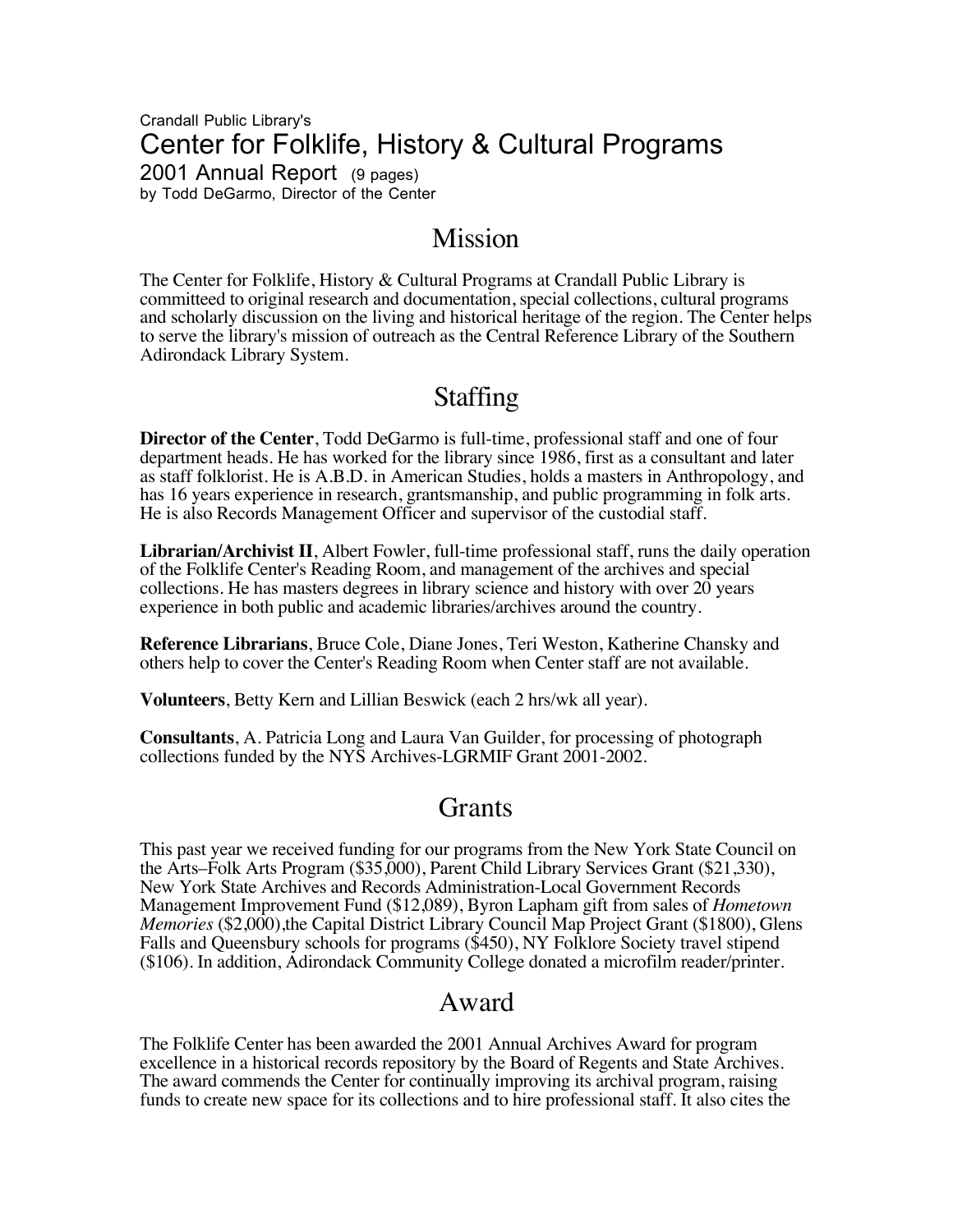preparation of finding aids and a searchable database of photographs to increase access to its collections, and it recognizes the Center's fine selection of outreach programs for school children and the general public.

# Archives & Special Collections

The Reading Room:

Staffed for the public 22 hours per week (6 days a week). We had 2,190 users asking 1,814 reference questions, using 3,854 items, making 3,769 photocopies.

In addition, many photographs were used for special features in local newspapers, *Post-Star* and *Chronicle*, and for a promotional packet for revitalization of downtown Glens Falls.

Holden Reference Collection:

\$6000 was budgeted from the Library's book budget for 211 new books and materials spent by DeGarmo in the subjects of local and regional history, genealogy, folk arts and folklife studies. In addition, Friends of Crandall Public Library provided 295 titles from the public's donations to their book sale.

## Special Acquisitions:

Heidi Cole – donated various books, papers on regional topics.

16 mm films – 24 titles of regional interest donated by the Southern Adirondack Library System.

Lake George Camp – 1920s publications and photograph album owned by George Phelps, donated by his son Jim Phelps .

#### Folk Art & Artist Collection:

- Shovel Maker (carving) by Gary Rathbone of Burlington Flats
- Wood carving of a hawk and snake by Bob Godfrey of Fort Ann.
- Transylvanian gravepost (Kopjafak) by Ferenc Keresztesi of Troy.

## NYS Archives-LGRMIF 2001-2002:

Hired 2 consultants, A. Patricia Long and Laura Van Guilder, to work on preservation rehousing of our photograph collections, using consultant Susan Brome's report, *CPL Photograph Collections Recommendations for Preservation* (January 2001).

## Map Project:

Grant from the Capital District Library Council will give us \$1800 worth of consultant's time on getting our map collection on regional databases.

#### Records Management:

As the Records Management Officer, DeGarmo culled 14 cubic feet of Obsolete Library Records, based on the NYS Records Retention & Disposition Schedule.

## Research & Documentation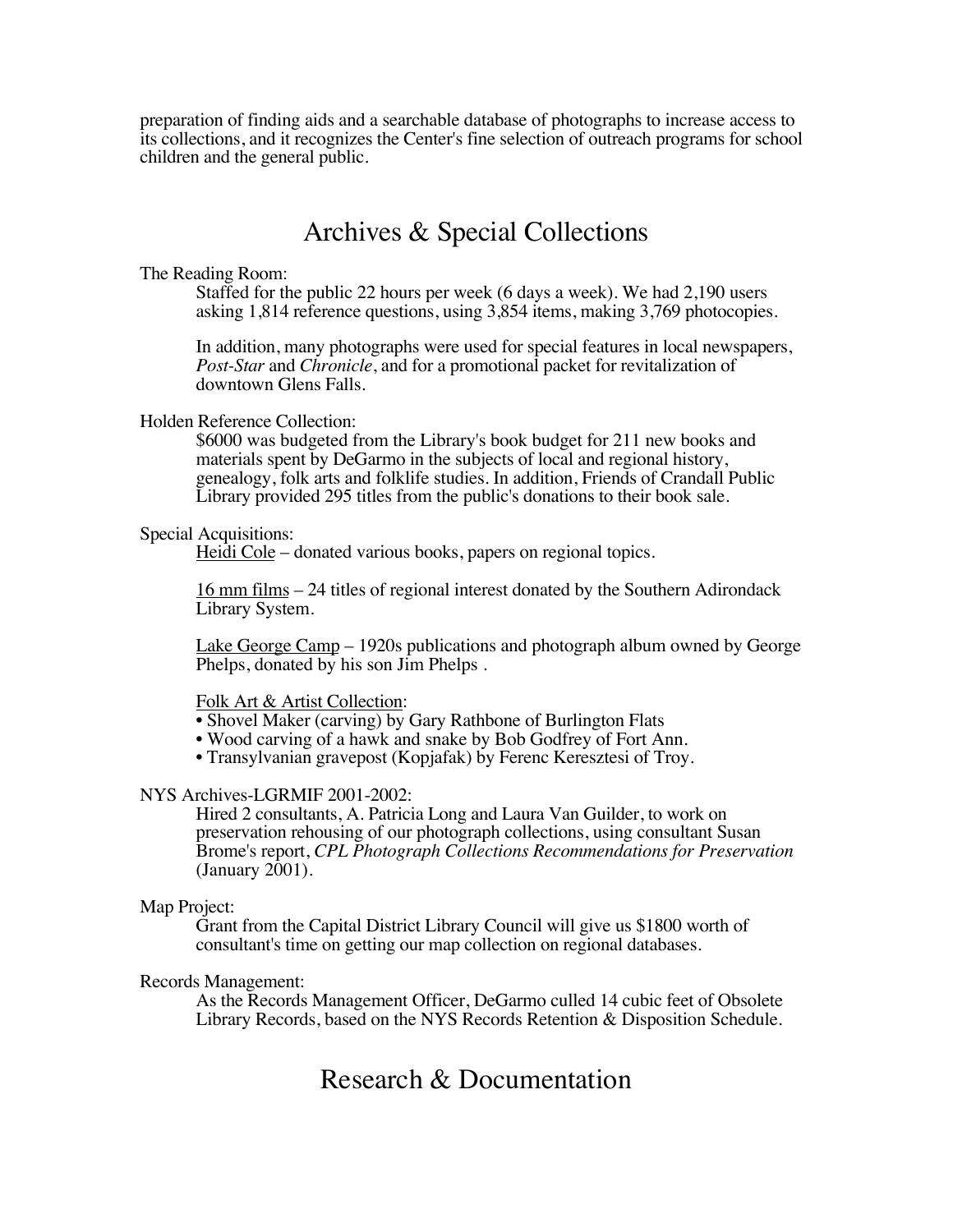Special Projects generate fieldwork (slides, audio tapes, notes, objects and other materials) and program files (interpretative flyers, exhibition text, videos, and other materials) that become a part of the Library's Archives.

## **Backyards: Youth Documenting Community**

This new ongoing program works with multiple sites for teens to learn photography and sound recordings for exhibitions, radio production, and collection building.

Pilot projects in 3 communities in 3 counties of our service area: Schuylerville (Saratoga Co.), Lake George (Warren Co.), and Salem (Washington Co.).

Partnerships with 6 organizations: Schuyler Canal Visitors Center, Lake George Afterschool Program, Battenkill Conservancy-NY, and libraries in Schuylerville, Lake George, and Salem.

We have our first grant, from the Parent Child Library Services (see above).

**Indian Camps & Upstate Tourism**, an illustrated talk by Todd DeGarmo for the Speakers program sponsored by the New York State for the Humanities, continues to grow as a research topic.

**Amusement, Summer Camps & Dude Ranches**, by Ellen McHale, Albert Fowler, and Todd DeGarmo, has been widely distributed this past year and continues to generate interest in the topic.

## Public Programs

#### **Turkish Folk Music & International Children's Art**

**(3 artists, 1 session, 75 participants)**

Turgay Erturk & Friends performed in CPL Auditorium on Tuesday, January 23 at 7 pm following the reception (catered by Mamoun's Mideast Cafe) for the World Awareness Children's Museum's All Country Show at 6 pm in the Friends Gallery.

#### **Papercrafts**

**(3 presenters • 8 sessions • 2 sites • 168 participants)** Participatory workshops for children during winter recess: Kites with Matt Shea on Tuesday, February 20 Bancroft Library, Salem 18 participants Crandall Public Library<br>1-2 pm 1-2 pm 21 participants<br>2:30-3:30 pm 15 parti 15 participants Origami with Dan Busha on Wednesday, February 21 Bancroft Library, Salem 10:15-11:15 am 25 participants Crandall Public Library 1-2 pm 24 participants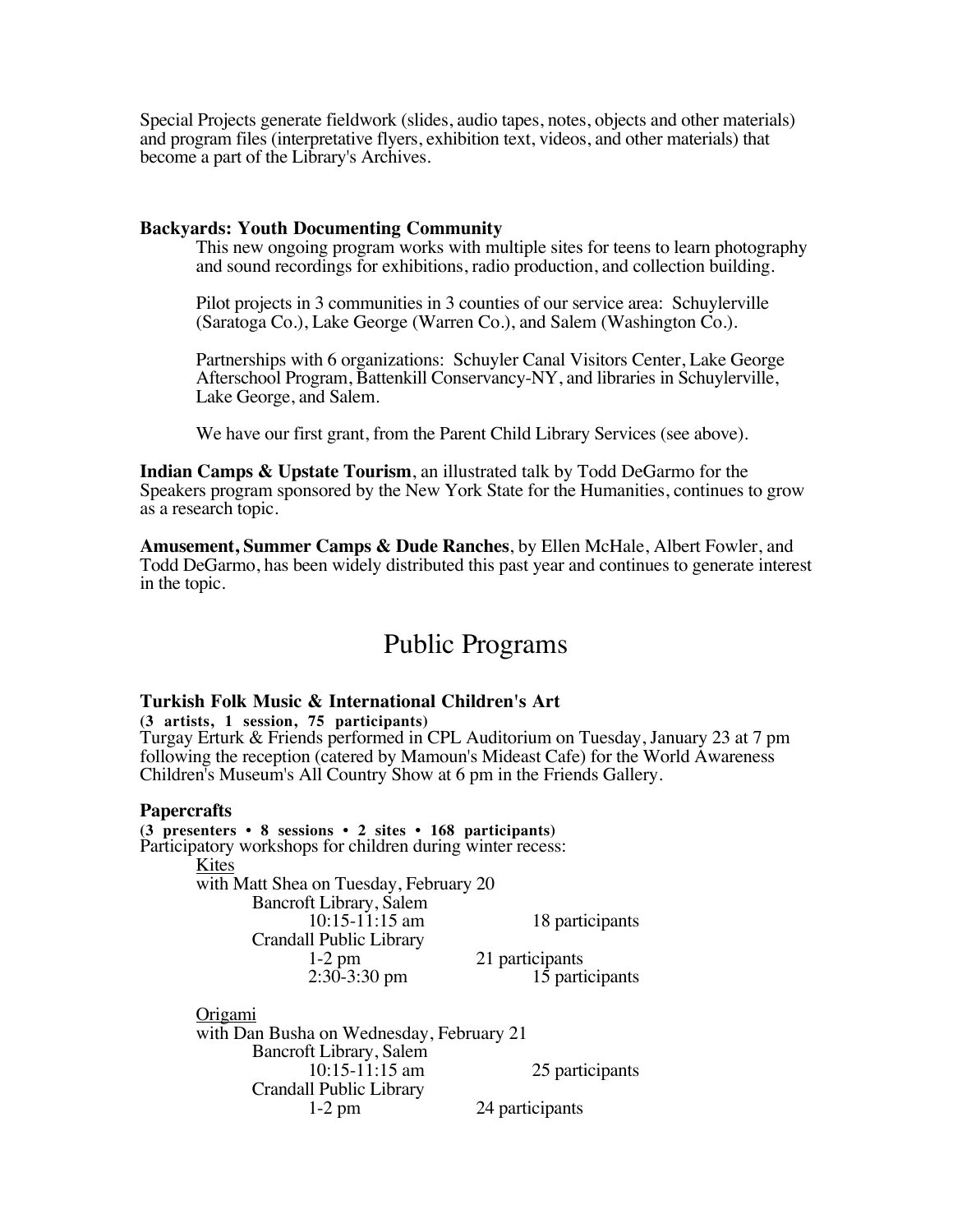2:30 -3:30 pm 29 participants

| <b>Secret Keepers</b>                     |                |                                                       |  |  |  |  |
|-------------------------------------------|----------------|-------------------------------------------------------|--|--|--|--|
| with Paula Krieg on Thursday, February 22 |                |                                                       |  |  |  |  |
| <b>Crandall Public Library</b>            |                |                                                       |  |  |  |  |
| $1-2$ pm                                  |                | 22 participants                                       |  |  |  |  |
|                                           | $2:30-3:30$ pm | 14 participants                                       |  |  |  |  |
| Notes:                                    |                |                                                       |  |  |  |  |
| • Publicity:                              |                |                                                       |  |  |  |  |
|                                           |                | Press releases to weekly/daily newspapers, radio, TV. |  |  |  |  |

Flyers produced inhouse and placed on library desks. Flyers distributed to 4-5-6 grades at Salem Central School.

## **Let It Shine: Black Women Freedom Fighters**

**(1 artist • 4 sessions • 256 participants/reception & workshops only)** Original oil paintings by artist Steven Alcorn (Cambridge, Washington Co, NY) for the award winning (Coretta Scott King Honor Book) children's book by the same name.

• Exhibition in Folklife Gallery, February 1 - June 30, 2001

| • Reception for the artist                    | with music by Barry Hyman on March 7                                          | 50 attendees                       |
|-----------------------------------------------|-------------------------------------------------------------------------------|------------------------------------|
| March 2                                       | • Self-guided tour with teacher-produced worksheet<br>Glens Falls 7th graders | 45 participants                    |
| • Gallery Talks with Steven Alcorn<br>April 6 | Queensbury 5th graders<br>Glens Falls 2nd graders                             | 53 participants<br>20 participants |
| May 4                                         | Glens Falls 8th graders<br>Queensbury 4th graders                             | 40 participants<br>48 participants |

• Publicity: color publicity postcard; features in Post-Star (February 11, May 28, June 25) including a Post-Star Scene cover (February 15), Schenectady's Sunday Gazette (May 15)

## **Adirondack Music & Stories**

|                         | $(1$ presenter $\cdot$ 7 sessions $\cdot$ 222 participants)       |                    |                 |
|-------------------------|-------------------------------------------------------------------|--------------------|-----------------|
|                         | Bill Smith, storyteller and balladeer, two times during the year: |                    |                 |
| 1. Friday, June 1, 2001 |                                                                   |                    |                 |
|                         | Queensbury 3rd Grade annual Adirondack Environmental Day          |                    |                 |
| 9:20 am                 | 26 participants                                                   | $12:50 \text{ pm}$ | 25 participants |
| $10:10 \text{ am}$      | 25 participants                                                   | $1:40 \text{ pm}$  | 23 participants |
| $11:00$ am              | 24 participants                                                   | $2:40 \text{ pm}$  | 27 participants |

#### **Notes:**

We distributed 300 Bill Smith and 300 Dick Richards bookmarks with resource list. Publicity: School flyer, Post-Star article June 3.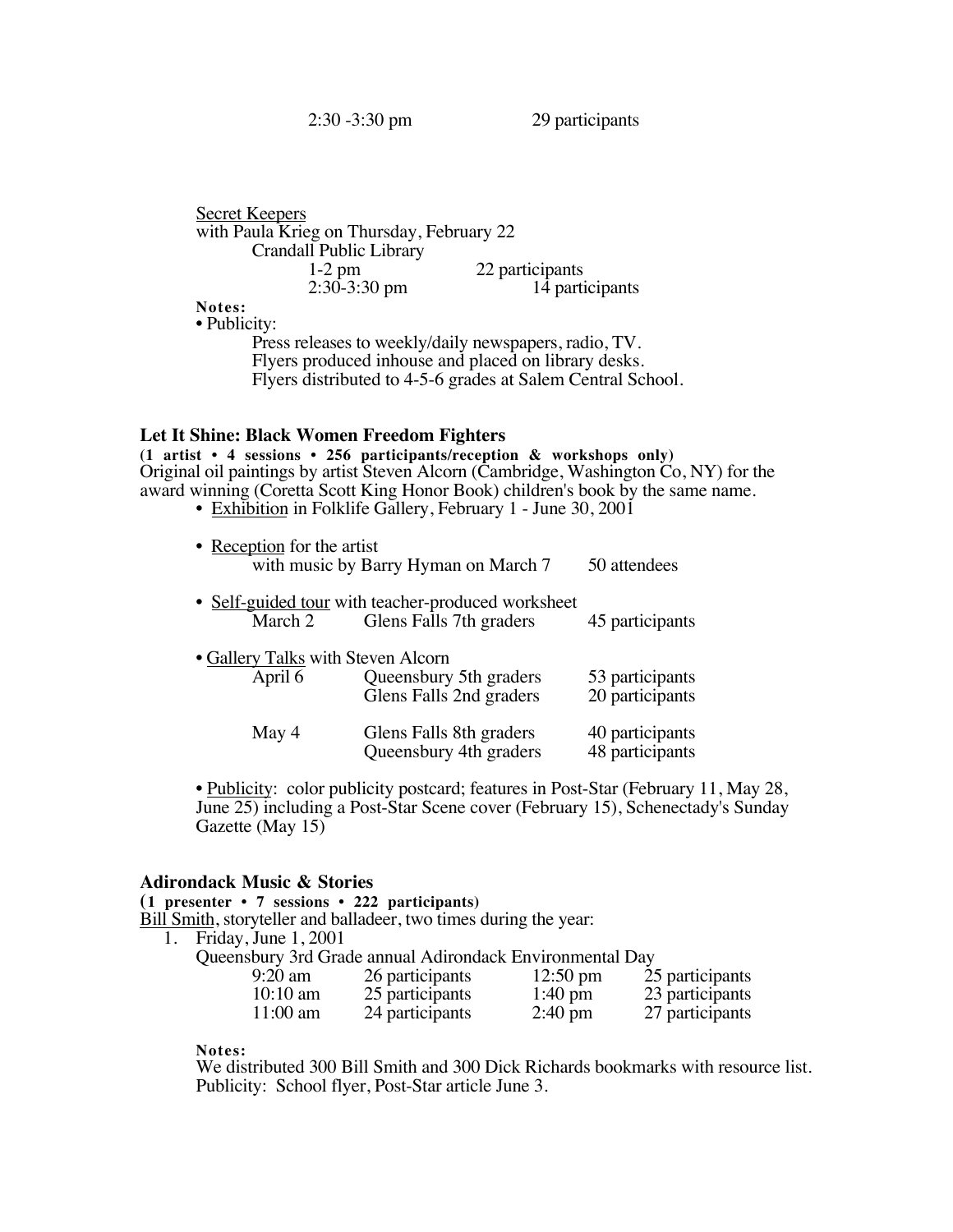2. Friday, September 16<br>7 pm CPL Auditorium 72 participants (with 9-11 service in City Park) **Notes:** Bookmarks with resource list of Bill Smith's books, tapes, CDs. Publicity: press release, bookmarks to press and as handouts on library desks.

## **Live! At the Bandstand**

**(33 artists, 4 sessions, 1455 participants)**

Live music and dance in City Park Tuesdays 7 to 8:30 pm in City Park:

John Rossbach & Chestnut Grove

Bluegrass music with guest Andrew Van Norstrand (13 year old fiddler) Tuesday, July 10, 2001  $5$  artists  $+400$  participants

Bobba Culpa

Dance music of Eastern Europe Tuesday, July 17, 2001 7 artists + 235 participants

Kuumba Dance & Drum

African & African-American Tuesday, July 24, 2001 15 artists + 320 participants

Tony's Polka Band

Polish family polka music Tuesday, July 31, 2001 6 artists + 500 participants

#### **Notes:**

• Publicity:

Press releases to weekly/daily newspapers, radio, TV Printed flyer on library desks, sent to media, and bulk mailed to targeted audiences. Advertizement in *Folk Times.*

Articles in *Post-Star*, *Chronicle*.

• Collaborations with LARAC for the use of their building for the artist's green room and with the City of Glens Falls for use of the bandstand and park employee for setup.

• New reusable publicity banners on the bandstand throughout July.

• Sandwich boards for sidewalks on days of the performances.

## **Nature Explored: A Youthful Vision**

**(1 group show • 60 participants/reception only)** An exhibition of photographs, drawings, plaster casts and haiku poetry by the students of the Elementary Outings Club of Glens Falls City Schools. Curated by Lisa Catalfamo.

- Exhibition in Folklife Gallery, July 16 to September 12, 2001.
- Reception Monday July 30, 6 to 7 pm with guest musician, Tomoya Yamada and 60 participants.
- Publicity: postcard; features in Post-Star (August 20).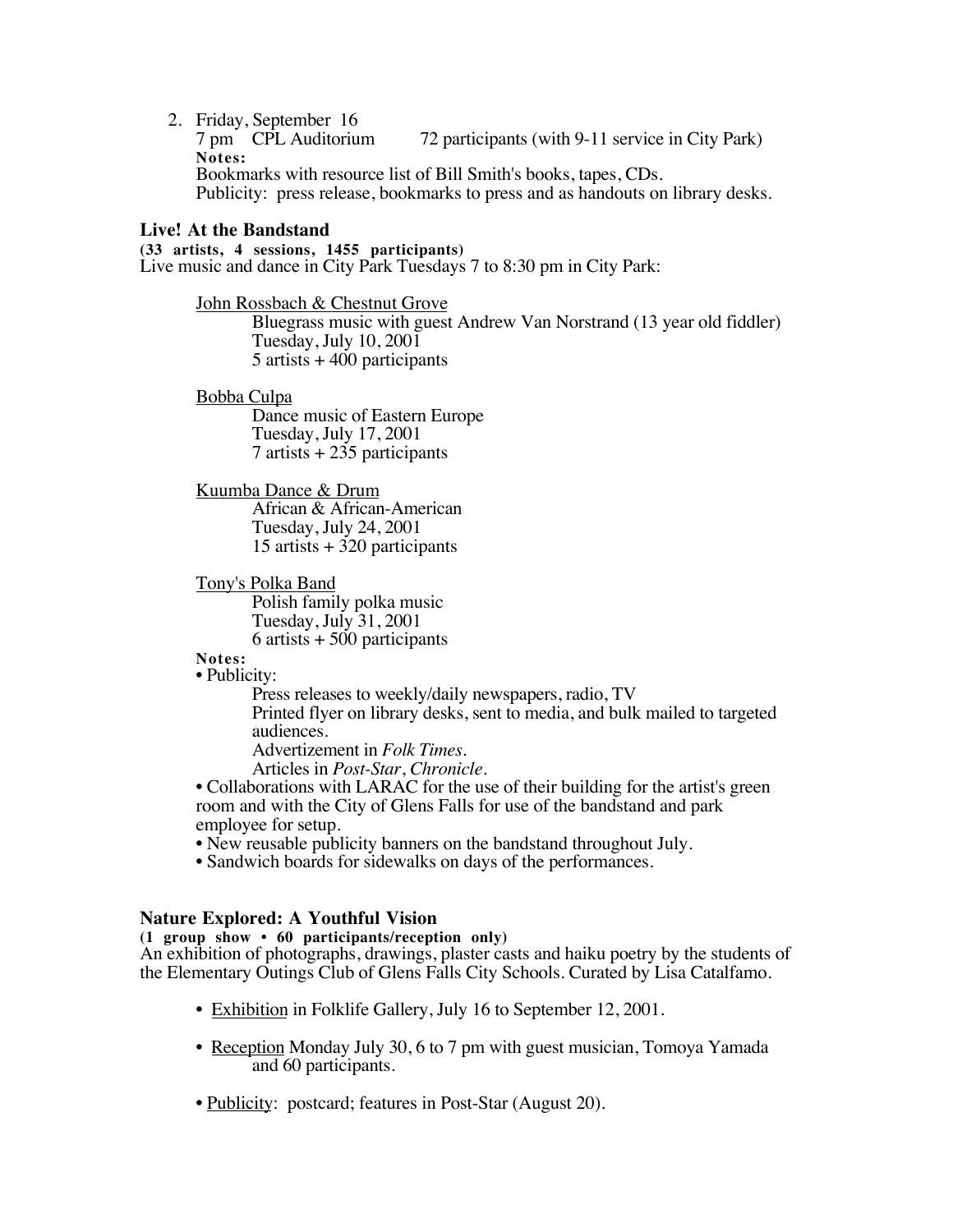## **Musical Mosaic**

**(1 artist • 25 participants/forum only)** Alan Lomax in Italy, Spain, West Indies, American South Field Photography & Recordings 1952-62.

An exhibition of black & white photographs, listening station with patron-selected musical tracks, display of published works of John and Alan Lomax, including the Rounder Record's Alan Lomax Collection. Free, informational 4-page flyer provided.

• Exhibition in the Folklife Gallery, September 24, 2001 to January 15, 2002.

• Reception in the Folklife Gallery, for the concert, Jay Ungar & Molly Mason Family Band, on October 25 with xxx participants.

#### • Free Forum (Preserving & Presenting)

- featuring special guests from the Alan Lomax Archives discussing:
- Alan Lomax's fieldwork recordings & photography
- sound preservation & digital production
- public database access
- licensing & royalties
- genealogy for finding musicians' descendants

Wednesday, November 28, 2001, 9 am to 1 pm

Folklife Center at Crandall Public Library cosponsored by the New York Folklore Society and the Southern Adirondack Library System.

25 participants representing museums, libraries, arts centers, and other organizations from Buffalo, Syracuse, Plattsburgh, Schenectady, Middlebury, VT.

• Inspiring other Library events:

October 10: Roy Hurd & Frank Orsini (concert) October 25: Jay Ungar & Molly Mason Family Band (concert) November 6: O Brother, Where Art Thou? (film)

• Publicity: postcard, informational flyer, articles in the Glens Falls *Post-Star* (Sept 13, Oct 18), Albany *Times Union* (Oct 11), Plattsburgh *Press-Republican* (Dec 2).

#### **Book Boxes**

**(24 book boxes or 720 books circulated • 24 sites x 20 students = 480 participants)** These are boxes of books and other materials organized by topic that teachers can borrow from the Folklife Center for classroom use grades K-7, a month at a time. Six collections were available all year, with the new addition of *India*:, developed by Todd DeGarmo, director of the Folklife Center and Pam Frazier, head of the Childrens Department:

• India: People & Culture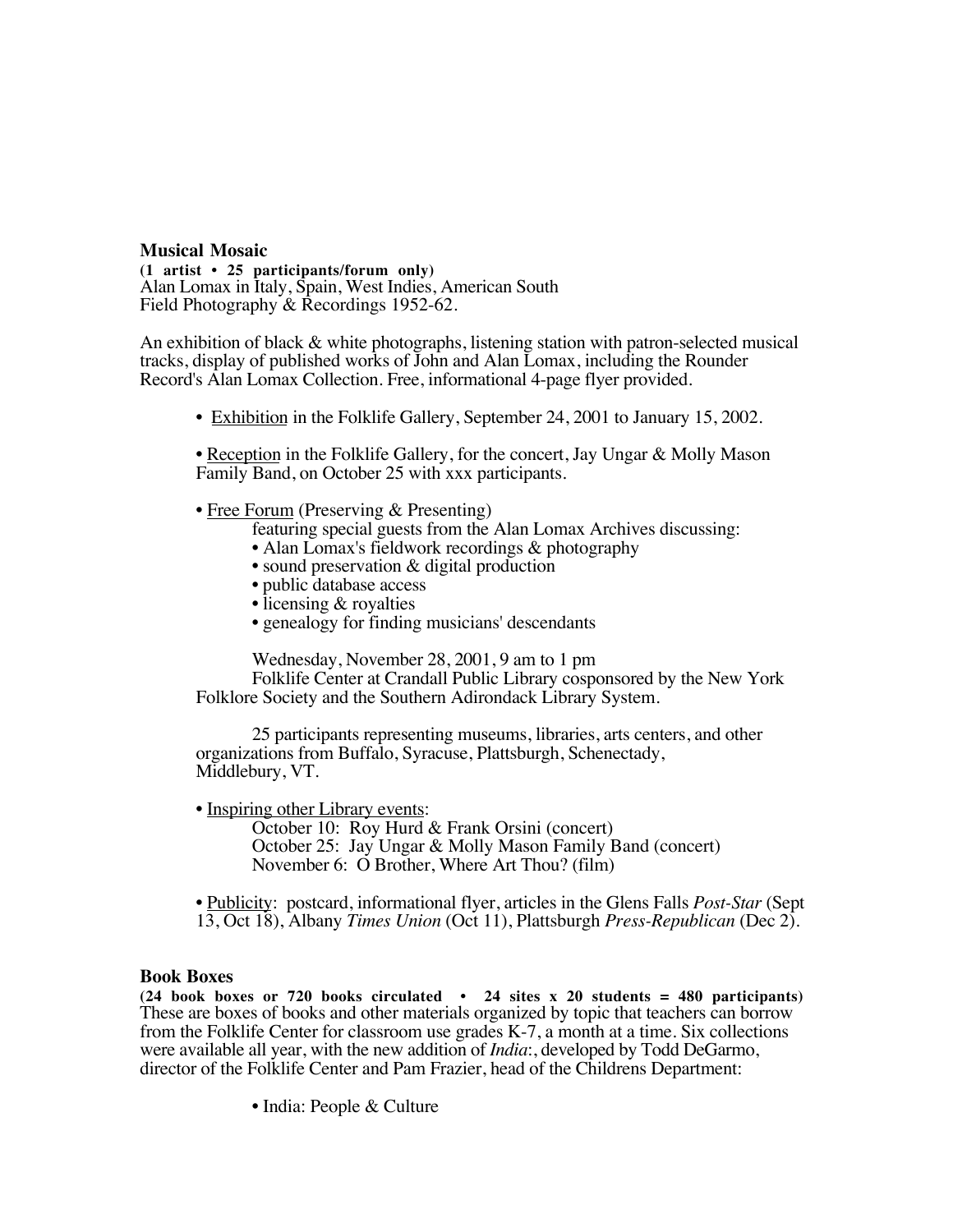- Navajo: Weaving, Stories & Lifeways
- Slavery & the Underground Railroad
- Foodways: A Multicultural Sampler
- Dolls: Favorite Stories
- Japan: Our Asian Neighbor
- Migration & Immigration

## **Other Displays:**

At the news of the death of Vaughn Ward, friend and colleague, we set up two display cases in the Library's main reading room highlighting her work in the Adirondack North Country.

We provided a free-standing display of scenes from 1950s-60s Storytown (now Great Escape) in celebration of the Library honoring of Charles Wood for his \$1 million donation to the Children's Department.

In addition we place small displays around the Library in our "Folklife Cubes":

Toy Barn by Sandy Lourie, West Rupert, Vermont. Fish Taxidermy by Carl Brainard, Warrensburg, Warren County Brownie, the Chainsaw carved bear by Bob Sutliff, Hudson Falls, Washington Co. Knitting & Wool to promote the Washington Co. Wool Tour. Navajo Marriage Dolls (to promote Navajo Book Box). Wooden Mechanical Toys by Chris Morley, Ballston Spa, Saratoga Springs. Kindred Roots (painted sticks) by Dorothy Hempel, Salem, Washington County.

The Folklife Center also takes care of other, non-folklife art and displays: Fine Art: paintings, prints and photographs from the Special Collections. Sister Cities: Saga City Japan & Glens Falls: display case of gifts, art, plaques.

## **Presentations by folklorist Todd DeGarmo:**

February 3: *Non-profit Expo Booth* with other department heads at Aviation Mall.

February 7: *Indian Camps & Upstate Tourism* (NYCH Speakers Series) for Lake George Library.

February 13: *Backyards: Youth Documenting Community*, for the Schuylerville Seniors.

March 10: *Indian Camps & Upstate Tourism* (NYCH Speakers Series) Roxbury Arts Group.

April 4: *Adirondack Regional Career Fair* with Pam Frazier (Children's Department), Glens Falls High School.

May 9: *Backyards: Youth Documentation Project*, at NYS Folk Arts Roundtable, Syracuse, NY.

July 3 - August 3: *American Studies 102, Skidmore College* (DeGarmo as visiting faculty on his own time), second summer session, Monday-Friday, 8:30-10:10 am in Saratoga Springs.

December 5: *Indian Camps & Upstate Tourism* (NYCH Speakers Series) for Albany Institute of History & Art, Albany, NY.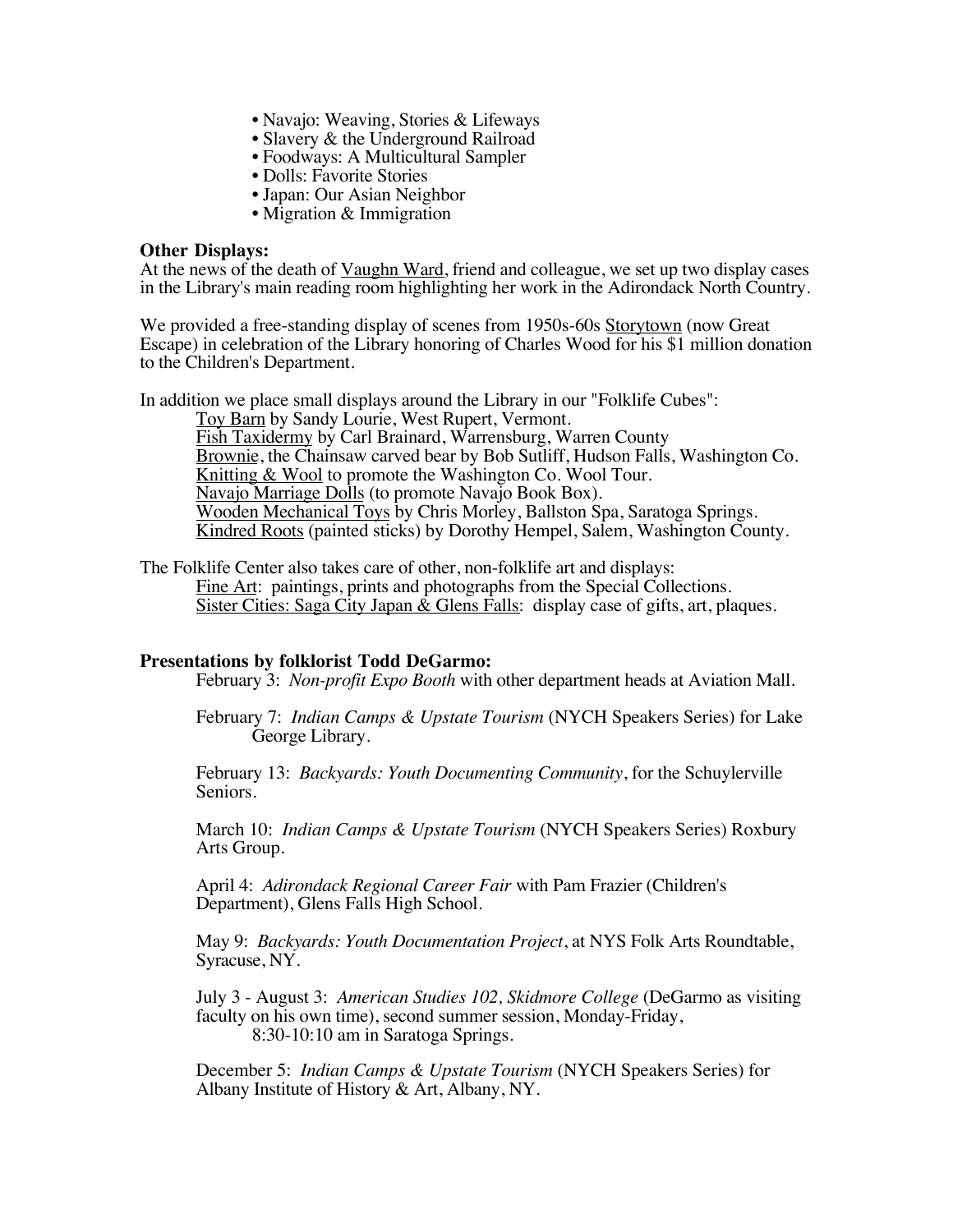#### **Presentations by archivist Albert Fowler**

May 5: *Family Research at the Folklife Center*, for the Northeastern New York Genealogical Society Conference, Lake George, NY.

August 18: *Resources at the Folklife Center*, for Heritage Hunters.

## Management Activities

As a department head and member of the Library's Management Team, DeGarmo has additional duties:

- attend monthly Board meetings and present Folklife Center report.
- attend Board Committee meetings.
- attend weekly Management Team meetings.
- supervise building staff of three.
- participate in Library expansion planning, ie. meetings/activities with Nolan
- Lushington, library planner.
- board desinated Records Management Officer

## Additional Professional Activities

#### **Todd DeGarmo**

#### **Ongoing**:

• board president, New York Folklore Society.

• member of the Advisory Committee, Capital District Library Council - Documentary Heritage Program.

• member of the advisory groups for the Lake Champlain/Lake George Waterfront Revitalization and Scenic Byways groups (2000-2001).

• member of the planning committee, American Folklore Society's 2002 Annual Conference in Rochester, NY.

#### **One-time:**

• January 9: advisory committee/exhibitions, Brookside Museum, Ballston Spa.

• February 13: attendee, *Interpersonal Skills*, Adirondack Regional Chambers of Commerce-Small Business Council, Lake George.

• February 15: attendee, *Preservation of Scrapbooks*, Guilderland Library.

• March 2-4: attendee, *Collaborative Ethnography and the Folklorist's Tool Kit*, at MAAF/FITS Folklorist Retreat, Tilghman, MD.

• April 5: advisor, NYSCA Decentralization Grant application review for Washington County requests, at Lower Adirondack Regional Arts Council (LARAC), Glens Falls.

• April 7: attendee, *Preserving a Place of the Heart*, conference of the Battenkill Conservancy-NY, Greenwich.